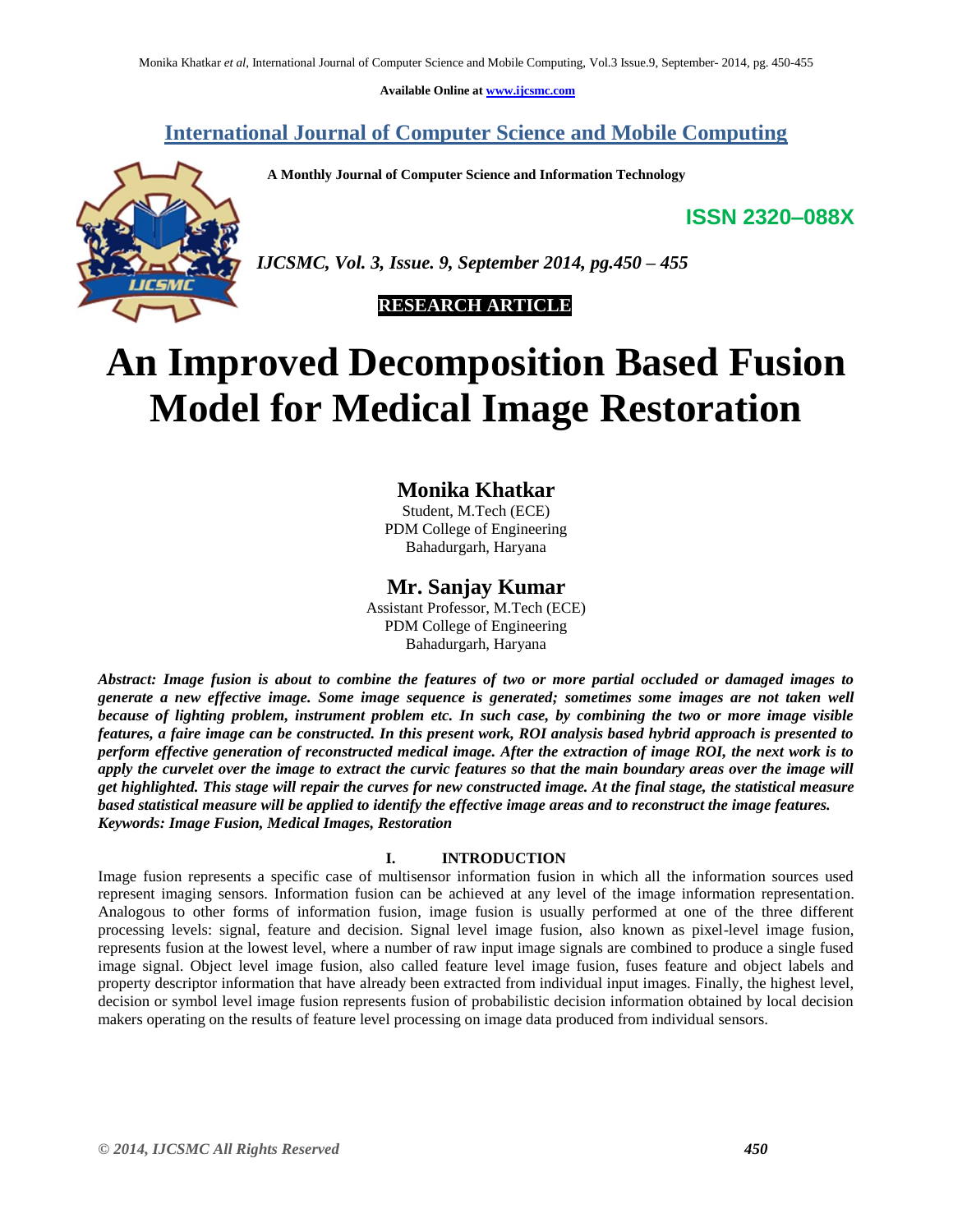Pixel-level image fusion represents fusion of visual information of the same scene, from any number of registered image signals, obtained using different sensors. The goal of pixel-level image fusion can broadly be defined as: to represent the visual information present in any number of input images, in a single fused image without the introduction of distortion or loss of information.

In simpler terms, the main condition for successful fusion is that "all" visible information in the input images should also appear visible in the fused image. However, although theoretically possible, due to the redundant nature of multisensor information (for example, slightly different signatures of the same object in different sensor modalities), the complete representation of all of the visual information from a number of input images into a single one is seldomly achieved in practice. Thus, the practical goal of pixel-level image fusion is modified to: the fusion, or preservation in the output fused image, of the "most important" visual information that exists in the input image set. The main requirement of the fusion process then, is to identify the most significant features in the input images and to transfer them without loss into the fused image. What defines important visual information is generally application dependant. In most applications and in image fusion for display purposes in particular, it means perceptually important information.

The output fused image can also be distorted as the result of "true" information loss caused by the incomplete transfer of data from the inputs into the fused image. The loss of image information can be realised in a number of ways although the most common and certainly most noticeable is the loss of contrast. Contrast in this context refers to the relative difference in the illumination level of each pixel and mean illumination level of the surrounding area.

The above broad pixel-level image fusion definitions and objectives serve as a basis for developing pixel-level image fusion performance evaluation thereafter, a topic which is also considered in this thesis. The extent to which the visual information contained in the input images is preserved in the fused image, represents the success of the fusion process, i.e. the larger the loss of information, the worse the performance of the fusion algorithm. The amount of noise distortion present in the fused image also reduces fusion performance.

Another important consideration in pixel-level fusion is the number of input images and the colour characteristics of the input and output images. This research work addresses the topic of pixel-level fusion with two monochrome input images and a monochrome fused output image. However, all the work can be easily extended to accommodate a higher number of inputs and explanations of this are provided where appropriate.

In this paper, an effective approach is defined for medial image fusion so that the new effective image will be constructed from it. In this section, the description of the fusion process is defined. In section II, the work defined by the earlier researchers is discussed. In section III, new research methodology is proposed. In section IV, the results obtained from work are presented. In section V, the conclusion obtained from the work is discussed.

#### **II. EXISTING WORK**

Richa Singh[1] presented a work on multi level image fusion and match score based fusion to improve the visibility and image quality. Author defined the work for facial recognition. Author defined the fusion process for improving the match score for spectral face images. The fusion of visible and long wave infrared face images is performed using 2V-Granular SVM which uses multiple SVMs to learn both the local and global properties of the multispectral face images at different granularity levels and resolution. The efficacy of the proposed algorithm is validated using the Notre Dame and Equinox databases and is compared with existing statistical, learning, and evidence theory based fusion algorithms. R. Riyahi[2] presented a comparative analysis work on fusion approach and identification of tree crown images. Author presented a work on three different pixel based fusion methods under PCA approach so that the image transformation for satellite images. Author defined a work on visual and statistical analysis on images. Author defined the quality assessment of fusion images and shows the PCA based work to improve the image. Mohammad Hanif[3] presented a work on visual and termal images to improve the fusion process and to improve the accuracy of face recognition. Author defined the face recognition system so that the visual and termal images. Author defined facial feature extraction based work to perform image fusion under gabor filtration. The filtration process is defined to extract the image features and expression under light intensity. Firooz Sadjadi[4] defined a comparative analysis for different fusion approaches. In this paper we provide a method for evaluating the performance of image fusion algorithms. Author define a set of measures of effectiveness for comparative performance analysis and then use them on the output of a number of fusion algorithms that have been applied to a set of real passive infrared (IR) and visible band imagery. Shutao Li[5] has defined a work on image fusion under region segmentation and frequency analysis. In this paper, a new region based multi focus image fusion method is proposed. The motivation of our proposed method lies in the fact that region-based image fusion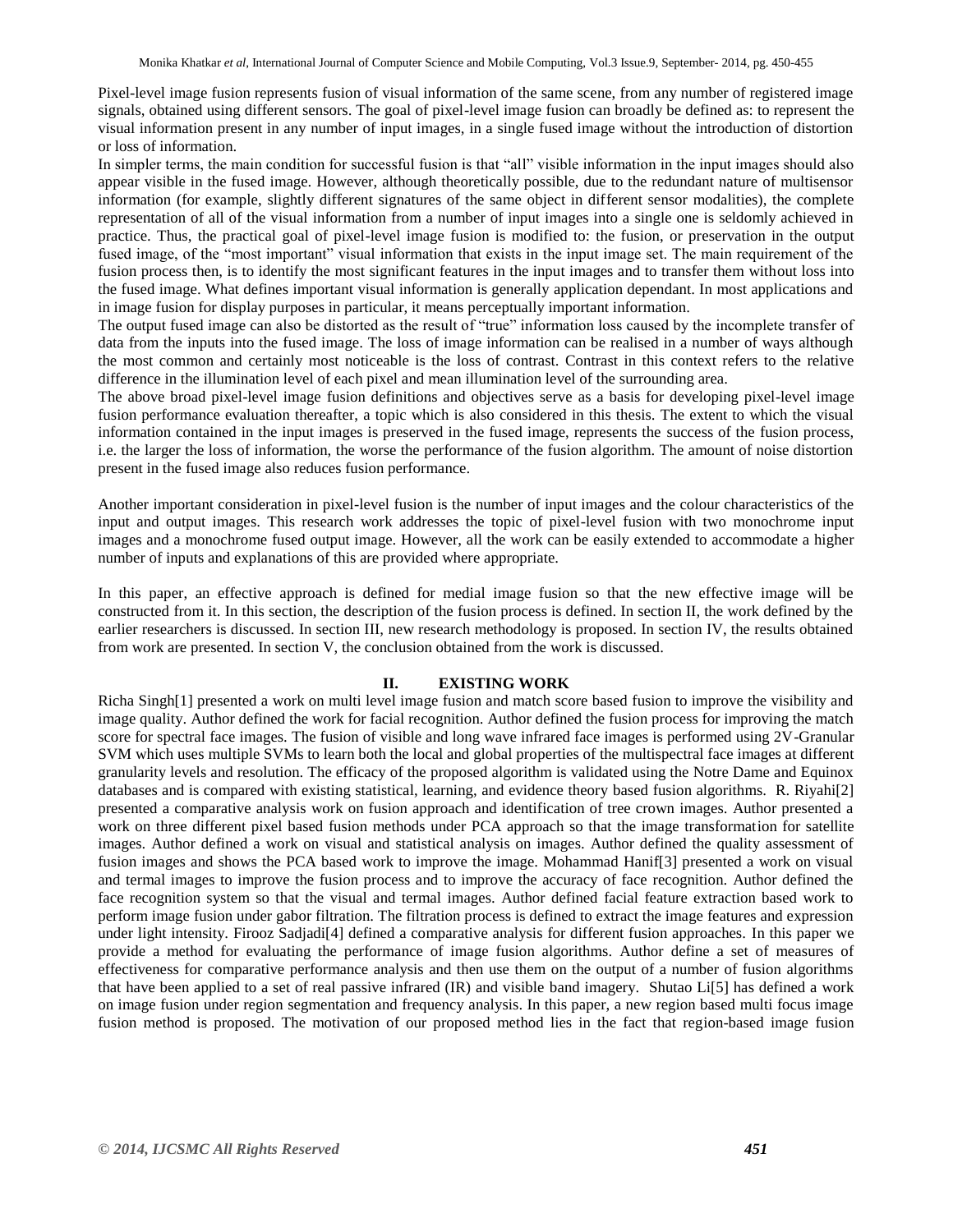methods could be more meaningful than pixel-based fusion methods which just consider individual pixels or associated local neighborhoods of pixels in the fusion process. The proposed method is more robust to misregistration or slight motion of the object than the pixel-based method.

Myungjin Choi[6] has defined a work on image fusion and curvelet based transformation. Author defined a work on curvelet transformation and edge detection and wavelet transformation. Since edges play a fundamental role in image understanding, one good way to enhance spatial resolution is to enhance the edges. Curvelet-based image fusion method provides richer information in the spatial and spectral domains simultaneously. Author performed IKONOS image fusion. This new method has reached an optimum fusion result. Yao Wan-qiang[7] defined a work on wavelet based work on image fusion. Author focuses on image fusion between multi-spectral images and panchromatic images using a wavelet analysis method with good signal processing and image processing traits. A new weighting technique is developed based on wavelet transformation for the fusion of a high spatial resolution image and a low-resolution, multispectral image. The experimental results show that the new method presented is clearly better in not only preserving spectral and improving spatial presentation, but also avoiding mosaic occurring. Paul Hill[8] defined a work on image fusion and complex wavelet. The fusion of images is the process of combining two or more images into a single image retaining important features from each. Fusion is an important technique within many disparate fields such as remote sensing, robotics and medical applications. Wavelet based fusion techniques have been reasonably effective in combining perceptually important image features. This novel technique provides improved qualitative and quantitative results compared to previous wavelet fusion methods.

M.Prem Kumar[9] has defined a work on image fusion under quality assessment so that the impulse noise over the image will be reduced. In this paper, Image Fusion based on local area variance is used to combine the de-noised images from two different filtering algorithms, Vector Median Filter (VMF) and Spatial Median Filter (SMF). Experimental results show that GIQI is better in non-reference image fusion performance assessment than universal image quality index (UIQI). Mrinal Kanti Bhowmik[10] has defined a work on image fusion and thermal images and visual images under wavelet transformation for face recognition. This paper investigates Quotient based Fusion of thermal and visual images, This approach is based on a definition of an illumination invariant signature image which enables an analytic generation of the image space with varying illumination. Harishwaran Hariharan[11] has defined a work on image fusion and enhancement so that the image decomposition will be performed. Author demonstrates how the proposed method improves the interpretive information of the input images, by comparing it with widely used fusion schemes.

#### **III. RESEARCH METHODOLGY**

Image fusion is about to combine the features of two or more partial occluded or damaged images to generate a new effective image. Some image sequence is generated; sometimes some images are not taken well because of lighting problem, instrument problem etc. In such case, by combining the two or more image visible features, a faire image can be constructed. In this present work, ROI analysis based hybrid approach is presented to perform effective generation of reconstructed medical image. At the earlier stage of the work, the color model based approach will be used to perform medical image segmentation. This segmentation process will separate the background and foreground area of image. This foreground will be considered as the main ROI on which image fusion will be applied. After the extraction of image ROI, the next work is to apply the curvelet over the image to extract the curvic features so that the main boundary areas over the image will get highlighted. This stage will repair the curves for new constructed image. At the final stage, the statistical measure based statistical measure will be applied to identify the effective image areas and to reconstruct the image features. This statistical measure will perform the similarity analysis at the earlier stage and on later stage, perform the visibility.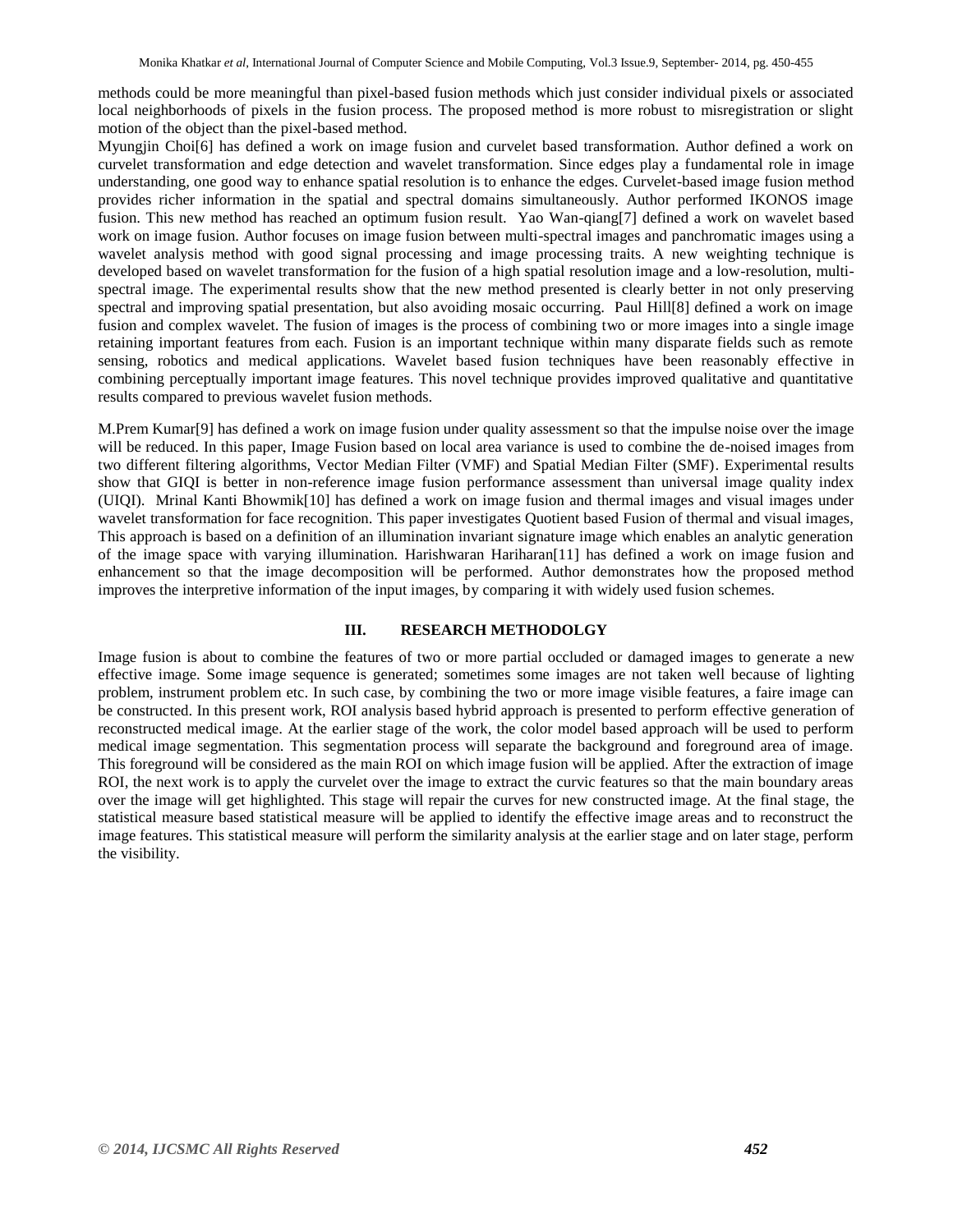

Figure 1: Flow of Work

In this present work, a hybrid model is presented to perform fusion on medical image ROI so that effective reconstruction of image will be done. The work will be implemented on medical DICOM images. The presented work will at first identify the image ROI so that effective recognition will be performed. The ROI extraction approach is based on color model. After the extraction of image ROI, the curvelet will be applied over the images to extract the image boundaries. At the final stage, the statistical measure will be applied over the image to reconstruct the image. The statistical measure will identify the better visibility pixels or areas over the image and reconstruct the result image.

## **IV. RESULTS**

The presented work is implemented in Matlab environment and analyzed under different vectors. The work is here been analyzed under Standard Deviation and Entrophy values. The results obtained from the work are shown here under.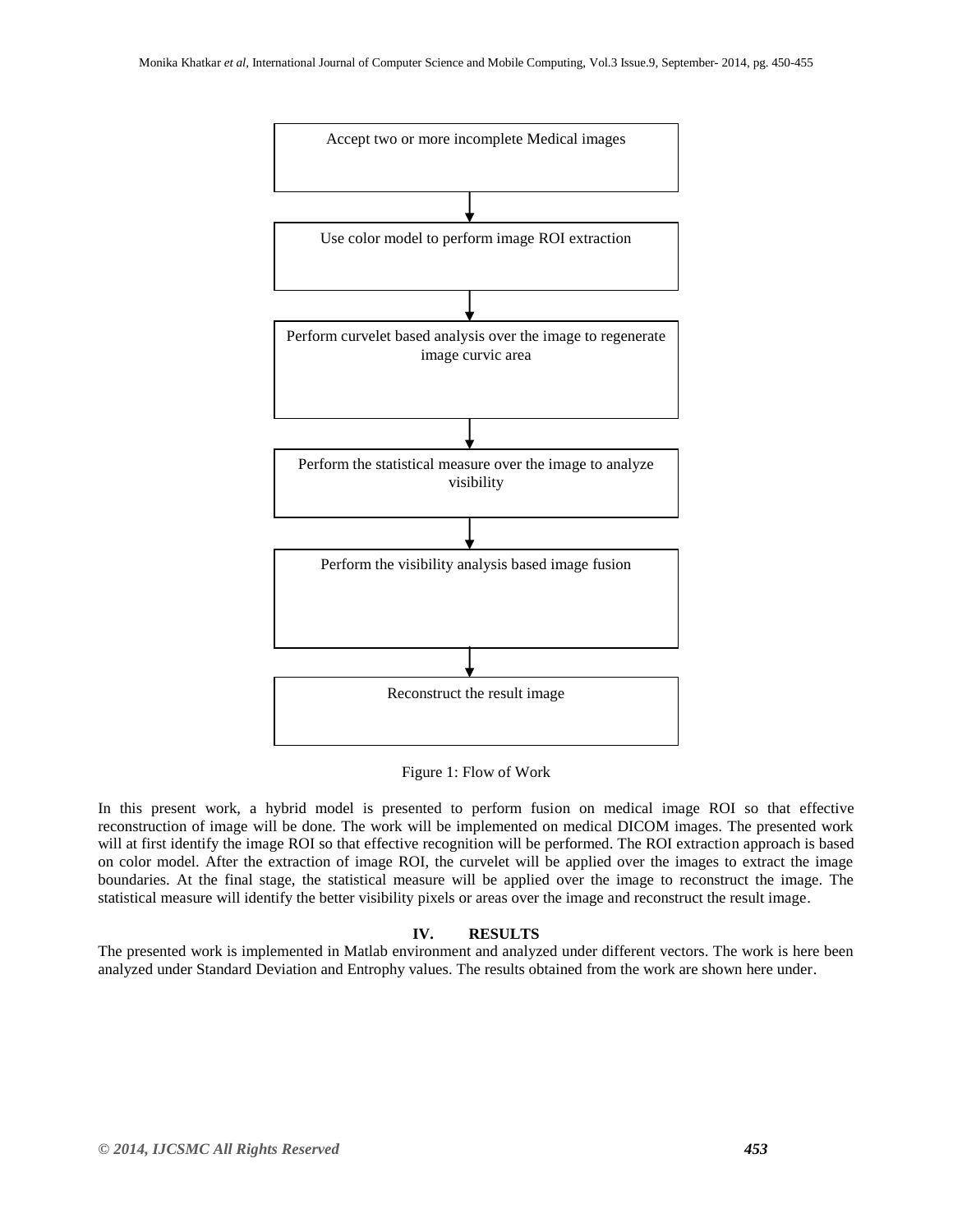Monika Khatkar *et al*, International Journal of Computer Science and Mobile Computing, Vol.3 Issue.9, September- 2014, pg. 450-455

| <b>D</b> Figure 1                                    |                                                                         |                          |                |          |  |                                 |   | $-12$        |
|------------------------------------------------------|-------------------------------------------------------------------------|--------------------------|----------------|----------|--|---------------------------------|---|--------------|
| File                                                 | Edit View Insert Tools Desktop Window Help                              |                          |                |          |  |                                 |   | $\mathbf{r}$ |
| ោមមាន                                                | P,<br>A,                                                                | 9.0994   0111            | $\blacksquare$ |          |  |                                 |   |              |
|                                                      | Note new toolbar buttons: data brushing & linked plots 2 8 2 Play video |                          |                |          |  |                                 |   | ×            |
| Comarision Different Approaches (Standard Deviation) |                                                                         |                          |                |          |  |                                 |   |              |
|                                                      | 60                                                                      |                          |                |          |  |                                 |   |              |
|                                                      | 50                                                                      |                          |                |          |  |                                 |   |              |
|                                                      | 40                                                                      |                          |                |          |  |                                 |   |              |
| <b>Standard Deviation</b>                            | 30                                                                      |                          |                |          |  |                                 |   |              |
|                                                      | 20                                                                      |                          |                |          |  |                                 |   |              |
|                                                      | 10<br>$\theta$                                                          |                          | $\overline{c}$ | 3        |  | 4                               | 5 |              |
|                                                      | <b>B</b> Start 4 6 MATLAB <b>B</b> Downloads                            | 1=>Wavelet 2=>Contourlet |                | 3=>SFLCT |  | 4=>FUZ-SFLCT 5=>Proposed Method |   |              |

Figure 2 : Standard Deviation Analysis

As we can see figure 2 is showing the comparison between different approaches of image fusion. The comparison is done respective to proposed approach. Here we can see the standard deviation of proposed approach is much higher then existing approaches.



Figure 3 : Entrophy Value Analysis

As we can see figure 3 is showing the comparison between different approaches of image fusion. The comparison is done respective to proposed approach. Here we can see the Entropy of proposed approach is much Lower than existing approaches.

## **V. CONCLUSION**

In this paper, we have used Image fusion approach to construct a new improved image from two images. These images are of scene with some problem at different places of image. The problems can be in terms of contrast unbalancing,